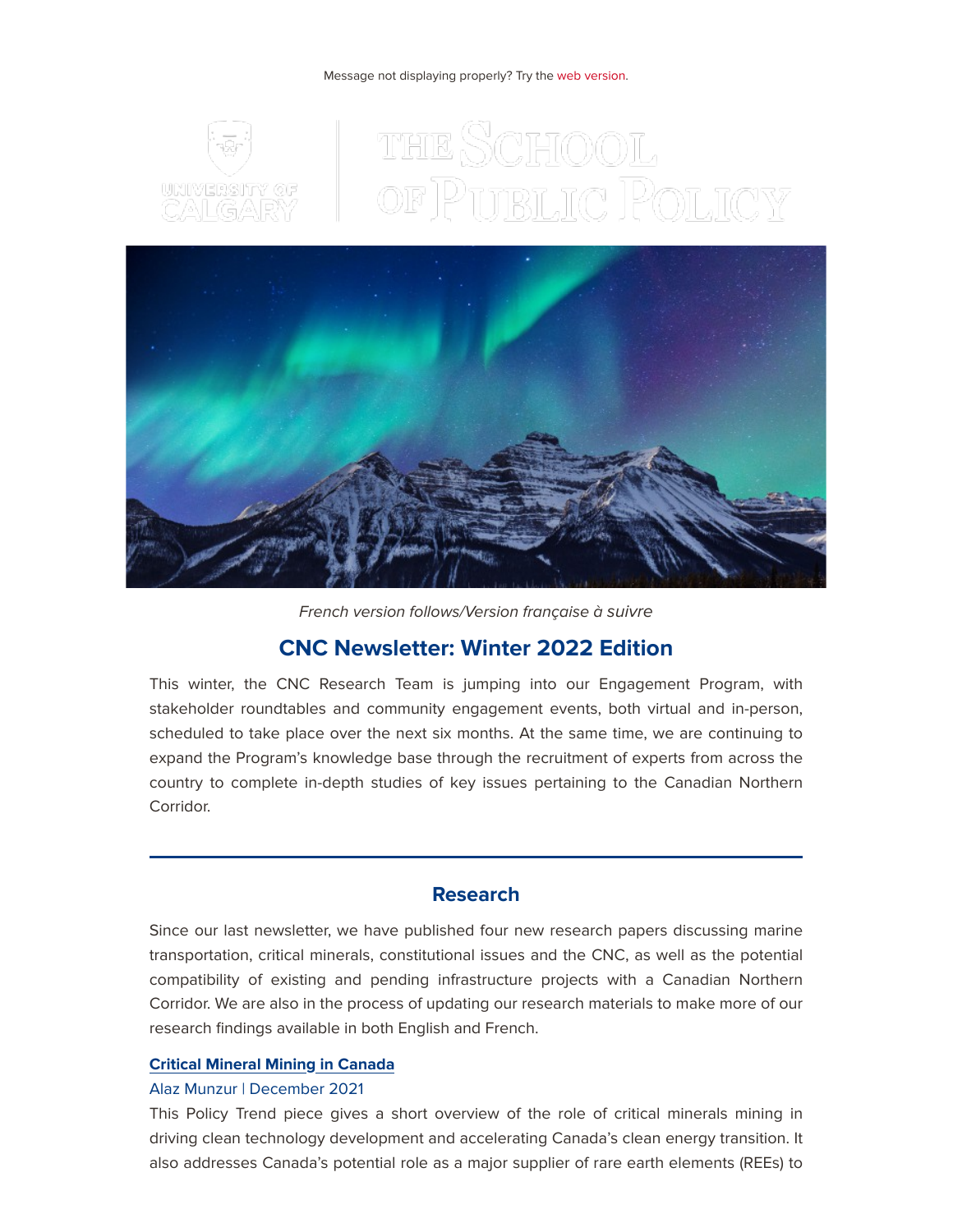## [Existing and Pending Infrastructure Projects: Potential Compatibility with the Canadian](https://em.ucalgary.ca/ol/h09VdsXOdlhd6BYgutO1DPC0z3iYKMv76fEwRKa-hJ9pgQVuYOPLdQyi0IMGSsB0aPqZCAZNQ9ZlyQgFSqaGct0QvPBUDxy3VTLzme_dboFCdK1TycJg86-kynlLqdzEh1XIVB5XESY6MVXEL7wogT7sA4UuAlHWqiKQbd9lmTAcl7xZkNTt/jElRecXHI1lNoVdlsbPWNb760SXPdpGroq9-Afjp3oE92AdpYqHMN0_7jd1FU4ciaeafBRFfQcAzkkMIS6-7X9IXxdxTDVOzSy_tlaLOep9LPIRh08tk_Ly2500QpMeXgBGeR18KRi5hbxKifbAr2RDTCYgPalqqznKRYKgXvQkppJonjr6vdea-9Ga6_1Ln_jOLGV969eSy2nfoM7pYo80yrHIP6VwwaefhxR_l2-sQmxUK_MVN1Qx47-k_C8dxzSSjbjLE4aSgHfs6bZmT3dbRrKU7eBlnsacXbTycDQqUAYehXBB2oxmLrzQoCAhoCQdj) [Northern Corridor](https://em.ucalgary.ca/ol/h09VdsXOdlhd6BYgutO1DPC0z3iYKMv76fEwRKa-hJ9pgQVuYOPLdQyi0IMGSsB0aPqZCAZNQ9ZlyQgFSqaGct0QvPBUDxy3VTLzme_dboFCdK1TycJg86-kynlLqdzEh1XIVB5XESY6MVXEL7wogT7sA4UuAlHWqiKQbd9lmTAcl7xZkNTt/jElRecXHI1lNoVdlsbPWNb760SXPdpGroq9-Afjp3oE92AdpYqHMN0_7jd1FU4ciaeafBRFfQcAzkkMIS6-7X9IXxdxTDVOzSy_tlaLOep9LPIRh08tk_Ly2500QpMeXgBGeR18KRi5hbxKifbAr2RDTCYgPalqqznKRYKgXvQkppJonjr6vdea-9Ga6_1Ln_jOLGV969eSy2nfoM7pYo80yrHIP6VwwaefhxR_l2-sQmxUK_MVN1Qx47-k_C8dxzSSjbjLE4aSgHfs6bZmT3dbRrKU7eBlnsacXbTycDQqUAYehXBB2oxmLrzQoCAhoCQdj)

### Alaz Munzur | January 2022 | Webinar forthcoming

Developing a corridor project at the scale of the Canadian Northern Corridor is a lengthy, costly and complex process. Rigorous planning involves identifying both current and future infrastructure needs. A Canadian northern corridor would connect Canada's Atlantic, Pacific and Arctic coasts and Hudson Bay through a linear infrastructure corridor but ensuring compatibility of such complex expansion with existing projects requires significant assessments. This paper discusses how compatibility with a potential corridor may be determined and how decisions makers can thoroughly and appropriately assess potential impacts.

#### [Canadian Arctic Marine Transportation: Issues, Opportunities and Challenges](https://em.ucalgary.ca/ol/h09Vc8HMdlhd6BYgutO1DPC0z3iYKMv76fEwRKa-hJ9pgQVuYOPLdQyi0IMGSsB0aPqZCAZNQ9ZlyQgFSqaGct0QvPBUDxy3VTLzme_dboFCdK1TycJg86-kynlLqdzEh1XIVB5XESY6MVXEL7wogT7sA4UuAlHXoy-SZNBlmTAcl7xZkNTt/jEhYdMfOLFlNoVdlsbPWNb760SXPdpGroq9-Afjp3oE92AdpYqHMN0_7jd1FU4ciaeafBRFfQcAzkkMISK-7X9IYxdhcGUi8XXbLkqDUfJ1BY6ByyMhu8ZeJ2XMWr8-QlxLcDUlRTXp4WxKSYuINsAT_HKV6cjeOqi7uAaYCvQkvpuUo0pr-d7yh4Xm21FbA6RiAM0BYzfGwvmOfPqFwqMQylEAo_kQhasbcwSyQ944WmC8Sz7RnmgV6u9d8OeRfyiOfeSHIvN3rG8dCY_iGs_KqruouPyQVspN8NkqADlW-Nq-qfnB79iqNhgwLNxRZHw,,)

## Frédéric Lasserre | February 2022 | [W](https://em.ucalgary.ca/ol/h09UdMDOdlhd6BYgutO1DPC0z3iYKMv76fEwRKa-hJ9pgQVuYOPLdQyi0IMGSsB0aPqZCAZNQ9ZlyQgFSqaGct0QvPBUDxy3VTLzme_dboFCdK1TycJg86-kynlLqdzEh1XIVB5XESY6MVXEL7wogT7sA4UuAlLTry6ZbNJlmTAcl7xZkNTt/j0xUdczGLllNoVdlsbPWO6b4iyCOeJ3ngZUpJcPc_vwKihAhf-fbB1Xgg458KKsqSdzHLDYZQ8VO9C15O8GyX9hs_v0IAU6nQjHpobPcaqBAdqVW9fFKq5eG6lgfmc6xuV3AH1sJV1dGRh_KXI0TtTTOCsgzSBqSt1DPLKoUthgeorgvjsC4KZyY2j6U1lSe_iKJZGtf3dfJp3jtK5dnovIzuBMu72knbdnF5Rrw-w,,)[ebinar](https://em.ucalgary.ca/ol/h09VdsHJdlhd6BYgutO1DPC0z3iYKMv76fEwRKa-hJ9pgQVuYOPLdQyi0IMGSsB0aPqZCAZNQ9ZlyQgFSqaGct0QvPBUDxy3VTLzme_dboFCdK1TycJg86-kynlLqdzEh1XIVB5XESY6MVXEL7wogT7sA4UuAlLTry6ZZ9NlmTAcl7xZkNTt/j0xUdczNL1lNoVdlsbPWO6b4iyCOeJ3ngZUpJcPc_vwKihAhf-fbB1Xgg458KKsqSdzHLDYZQ8VO9C15O8GyX9hs_v0IAU6nQjHpobPcaqBAdqVW9fFKq5eG6lgfmc6xuV3AH1sJV1dGRh_KXI0TtTTOCsgzSBqSt1DPLKoUthgeorgvjsC4KZyY2j6U1lSe_iKJZGtf3dfJp3jtK5dnovIzuBMu72knbdnF5Rrw-w,,)

Shipping in the Canadian arctic is mainly driven by fishing, mining activities and community resupply. Combined with the accelerating pace of ice melt, navigation season has lengthened and we are seeing a trend toward increased traffic in Canadian arctic waters. This paper discusses some of the trends shaping the shipping industry in Canada's arctic, and what these changes might mean for a potential Canadian Northern Corridor. To what extent could expanded shipping in the Canadian arctic be supported by a corridor and what are some of the economic trends from a commercial perspective? Given the remote and extreme conditions, what are some of the most realistic scenarios for economic, industrial and other drivers for northern marine development in Canada?

#### Upcoming research publications will include:

- The Global Rare Earth Elements Market;
- An Overview and Assessment of Key Constitutional Issues Relevant to the Canadian Northern Corridor [\(Webinar\)](https://em.ucalgary.ca/ol/h09Udc3Mdlhd6BYgutO1DPC0z3iYKMv76fEwRKa-hJ9pgQVuYOPLdQyi0IMGSsB0aPqZCAZNQ9ZlyQgFSqaGct0QvPBUDxy3VTLzme_dboFCdK1TycJg86-kynlLqdzEh1XIVB5XESY6MVXEL7wogT7sA4UuAlLTrCKSbdBlmTAcl7xZkNTt/j0xXecfHLFlNoVdlsbPWO6b4iyCOeJ3nmIpHIs3Q_8MK8Vshf-fbB1Xgg458KKsqSdzHLDYZQ8VO9C15O8GyX9hs_v0IAU6nQjHpobPcaqBAdqVW9fFKq5eG6lgfmc6xuV3AH1sJV1dGRh_KXI0TtTTOCsgzSBqSt1DPLKoUthgeorgvjsC4KZyY2j6U1lSe_iKJZGtf3dfJp3jtK5dnovIzuBMu72knbdnF5Rrw-w,,)
- Reducing Transaction Costs on Infrastructure Corridor Projects in Canada (Register [here\)](https://em.ucalgary.ca/ol/h09Udc3Mdlhd6BYgutO1DPC0z3iYKMv76fEwRKa-hJ9pgQVuYOPLdQyi0IMGSsB0aPqZCAZNQ9ZlyQgFSqaGct0QvPBUDxy3VTLzme_dboFCdK1TycJg86-kynlLqdzEh1XIVB5XESY6MVXEL7wogT7sA4UuAlHVoiKRbN9lmTAcl7xZkNTt/jEpZecTGI1lNoVdlsbPWNb760SXPdpGroq9-Afjp3oE92Ad7ZOnBLFKgmtZVCZE7a-7TFRARHYNgwxhRFe7Yf49T7uYQBE__UTX5kqDJe59bcqBmzsQs_Ke3ymkBpc_Pgk7DA0oNVGIhbQjQar4uhTnmf88uVBe47nTKaKoXpTAksOQp4pv7KJyA2lKB1GPltBmKPAR369SB4EqdHp9vttkGrmQN2HtyQsPE2y_00Y8OqCot4etgqzZN76tHEvpZ6TqzBjT0_Zq1ZOZ3b4KYoPTVudZxPQ1jpKkPNlryOQOhGI3IQwBI50HBsmQfPzZXAwJdW-UpqxGVhEhcWNw3)
- An Overview and Assessment of Major Engineering Challenges in Canada's North and Near North.

## Community and Stakeholder Engagement

As the research team continues its work with Cascade Projects in planning our Community and Stakeholder Engagement Programs, public health considerations have compelled us to alter the delivery of the former. While our Community Engagement Program originally involved travel to all 19 communities selected for engagement, current public health conditions have increased the risk involved in travel to remote or Indigenous communities for both the research team and community members. As a result, the first block of community engagement events will be held virtually with a planned January 2022 start date. Our online community engagement website, hosted by Bang The Table, will also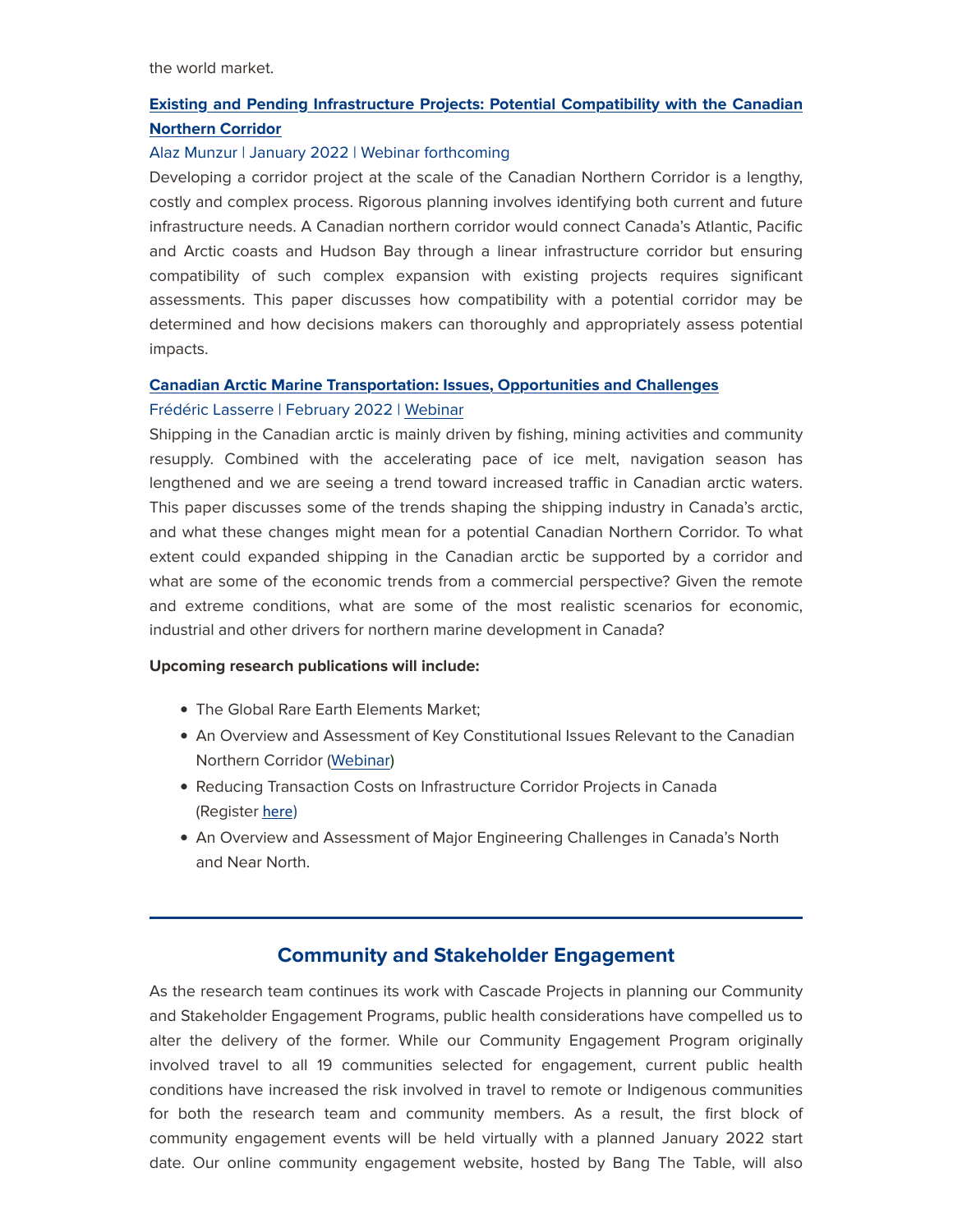launch in the new year to support accessible and interactive engagement activities with our participant communities.

We do not expect health considerations to have any impact on the delivery of our virtual stakeholder roundtable events, set to begin in January 2022.

## Get Involved in Stakeholder Roundtable Sessions

- Do you work in one of the following areas?
	- National- or regional-level Indigenous organization, government, or advocacy group
	- Municipal, provincial, or territorial government or Crown corporation
	- Natural resources, energy, trade or agriculture
	- Transportation or infrastructure
	- Tourism
	- Social or Environmental NGO
- Are you in a position to represent your organization, sector, or interest group and have the authority to speak on its behalf?

If the answer to both of these questions is 'Yes' and you would be interested in potentially representing your organization, sector, or interest group at one of our roundtable sessions, please contact us at [corridor@ucalgary.ca.](https://em.ucalgary.ca/ol/h09UdcfNdlhd6BYgutO1DPC0z3iYKMv76fEwRKa-hJ9pgQVuYOPLdQyi0IMGSsB0aPqZCAZNQ9ZlyQgFSqaGct0QvPBUDxy3VTLzme_dboFCdK1TycJg86-kynlLqdzEh1XIVB5XESY6MVXEL7wogT7sA4UuAlLToiOZZ9BlmTAcl7xZkNTt/j0xZeMzNLFxYvEti5KaaLbv_ljHPaLi9uL1xDvb0y4E92BdzefjwLE7k1f5lJYoeULCzNQtARr9V4S15O8e2JKxE8qBXBFSoUi3ekqffQoNJYJFa7Oo1wIuX4Ho2ue6pk1DaHUgZZltOfVGoW4wRjRTdaIA0RhbK0XXYGLAJrD4vgJZchIH_Up-VtkeD5RzU-zLeDnNE8pPWzg2bApRTvuUG7Usj0VE2RNPwzAL-)

## Stakeholder Roundtable Schedule:

January-March 2022 (subject to change)

- Provincial Governments (eastern Canada): February 22nd, 9:00AM-1:00PM MST
- Municipal Governments (eastern Canada): March 8th, 9:00AM-1:00PM MST
- Municipal and Indigenous Governments (northern Canada): March 15th, 10:00AM-12:00PM MST
- Environmental NGOs (national): March 22nd, time TBD
- Social NGOs (national): March 29th, time TBD

# Knowledge Sharing

As the Research Program progresses, the CNC team is committed to gathering stakeholder information needs and sharing its knowledge and expertise on long-term infrastructure planning and development in Canada.

## Media

• The Canadian Northern Corridor official Twitter account has now launched! Check our feed for updates about the program, new paper releases, upcoming events, information about participating in our Engagement Program, and relevant news items from other outlets and sources. Find The Canadian Northern Corridor Research Program @CNC\_UofCPolicy.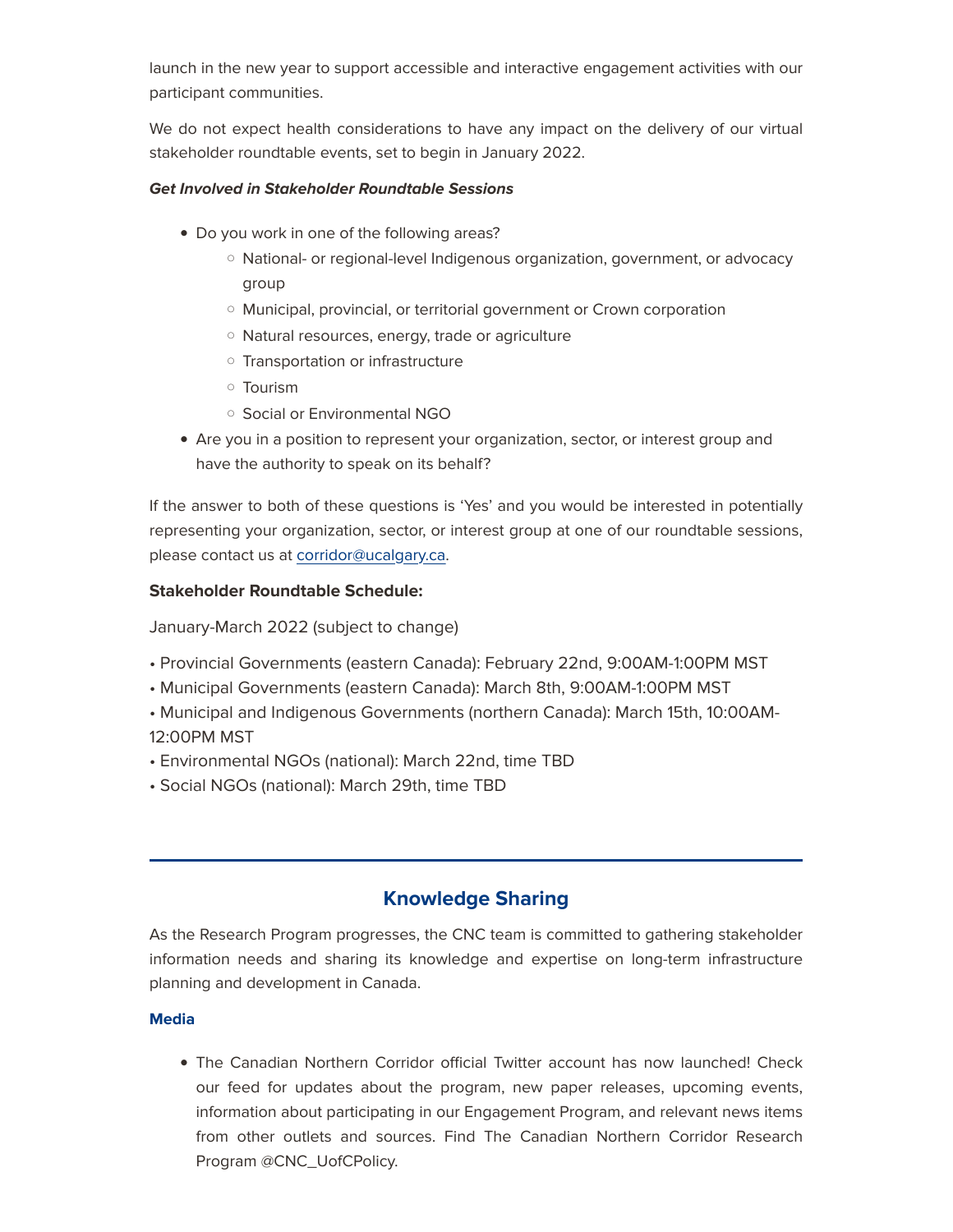• During this past November's devastating floods in British Columbia, our own Dr. Kent Fellows (Associate Program Director) became a go-to expert for major media outlets including [Global News,](https://em.ucalgary.ca/ol/h09Vd8DIdlhd6BYgutO1DPC0z3iYKMv76fEwRKa-hJ9pgQVuYOPLdQyi0IMGSsB0aPqZCAZNQ9ZlyQgFSqaGct0QvPBUDxy3VTLzme_dboFCdK1TycJg86-kynlLqdzEh1XIVB5XESY6MVXEL7wogT7sA4UuAlLeriqRYt9lmTAcl7xZkNTt/j0FVccTII1lNoVdlsbPWJaXinTTMdJ2_qPJ-CLjo19gtlhAtKryeaBmgitAcGp49au2XDwVdFZ9uxEFfG_PYb4hP6OFcDEShFSjqkLHWdsBNebV60o4-8qOx53QKoYCvpmXUJXpXbUVlNFOyXZ4BpRzAE8gPWwvS8HTUL401vToOgJAK0YOOVIOfr0yDx3zc3ya9H1Bx8tWc_XqWLoA9ruUyjkgN0gg2avnjrh7J25ESgxYt0ulc1U58otNeAYRcwwPRTDPktLXadv48D5Hjt-z_hdgbaEw9jLwva1fiL3SENg,,) [CBC News and Radio,](https://em.ucalgary.ca/ol/h09SccLHdlhd6BYgutO1DPC0z3iYKMv76fEwRKa-hJ9pgQVuYOPLdQyi0IMGSsB0aPqZCAZNQ9ZlyQgFSqaGct0QvPBUDxy3VTLzme_dboFCdK1TycJg86-kynlLqdzEh1XIVB5XESY6MVXEL7wogT7sA4UuAlHXriuQYtdlmTAcl7xZkNTt/jEhVcMXIK1lNoVdlsbPWNb760TbCedaruvNzDOD1ncw_10l6c6PMOU3oicFIU5B_ZqSYDQ0fF5lvx0FcE_OUb5RF6LhOHlGiVCKyg6nbZoMDcLhx2dN1_uX0ljZX_4_RywmTBEQaf2Vjb1uwXYY4qAi-HaQqD1aozlrgFKYEv3AkgbVR3J2-Z7mi2mGm8GnI6ySrHWFWsP642GSmP4pZsNYNqVUj_3YMX_mh1gf087UMk34r4vViwDdh79FFCvl-xxaiBnbwsKDUbqVaYaXqgvX17McLVghlxqF_XGDcEH6BCNiSfhtw4Sq_kBoPCA,,) [CTV,](https://em.ucalgary.ca/ol/h09VdMbHdlhd6BYgutO1DPC0z3iYKMv76fEwRKa-hJ9pgQVuYOPLdQyi0IMGSsB0aPqZCAZNQ9ZlyQgFSqaGct0QvPBUDxy3VTLzme_dboFCdK1TycJg86-kynlLqdzEh1XIVB5XESY6MVXEL7wogT7sA4UuAlLRri-VZd9lmTAcl7xZkNTt/j05VdMDPI1lNoVdlsbPWJ63gkDvUdZbmuKhrB_LxwYE92Adoe-jKNx7shNpBNZZvN7rMVVJJRNZsyxhnDu-eIa10w-1xPhifbDKv1Y7uTqxvUJNQhO1l9_2v13UfoMujgFrJJEEJUVRFVC3JVpwSvCfUI6MIXg-R7nzWE60BhX89t44137uRJaOj4mbt3krfwQKkBEda4erDuE_oI7VL1uMirxk2_1d2R8LP9WeK5u0CpysC0N5w3xZoz_1iGfpuzySw) [The Vancouver Sun,](https://em.ucalgary.ca/ol/h09VcMzPdlhd6BYgutO1DPC0z3iYKMv76fEwRKa-hJ9pgQVuYOPLdQyi0IMGSsB0aPqZCAZNQ9ZlyQgFSqaGct0QvPBUDxy3VTLzme_dboFCdK1TycJg86-kynlLqdzEh1XIVB5XESY6MVXEL7wogT7sA4UuAlHUoy6SZNdlmTAcl7xZkNTt/jEtYdcfOK1lNoVdlsbPWNKjjnDrVbJ26qKlzR_Tp34A8zFt3fOncKw79jdVYEpcgfKSKCQMEXoN00BxUE-WGMYVT7vxQClW3XHbwjqSXe4VHY7A-08cs86ey3XJIp9yLnFDNB0tDR3B_KRSIZ6xtiyjzfZ8lEgCV73_EeIgqkHcFjqk7wp2gIJ6AwmuMwB3r2DzeYX5JxeC6y3ufVLVuk4ILsFQ-4kYHb-bzzjvA05kMmQ1vys9FtQZc5c9ZIcV-9BSeeA7B_djNfdtfS5yIyPLlpehkRBAuprIES3j2LHDrXZnMVg5QvCevhm0qJjw-HBJjH71jtkGis3ZjUtkJFCqzoSgz_Vwn-p9g) [Reuters,](https://em.ucalgary.ca/ol/h09VeMDPdlhd6BYgutO1DPC0z3iYKMv76fEwRKa-hJ9pgQVuYOPLdQyi0IMGSsB0aPqZCAZNQ9ZlyQgFSqaGct0QvPBUDxy3VTLzme_dboFCdK1TycJg86-kynlLqdzEh1XIVB5XESY6MVXEL7wogT7sA4UuAlHTriORY9BlmTAcl7xZkNTt/jExVeMTJLFlNoVdlsbPWNb760SfFb4ytqa8zCvjrndgxy0R6Pe3CPVPmi9JCU4I7deySCAwVXpZo0gFLV_OWboFN-PlYRlO3Sy_wkqSXfIhcZ71w2Yxg-bygyi0HuNSWm0_EREwBTGRhZg-cJLksizLjI90kXhDK6mnINoIw0XpY1-xJh8PmLOT7pH6r4XvS4z7TGWVE_O2us3GIBck_tOMgnmAFz3N-UeT-tj_I16Yvvwcp8-lagxt-09VCC51XwyGxRBfw16T5Q_56RaKUusDr68gbXC8-or92a3nIPBaYAZO1TghB5zSJvW1qIm9BChEXPcw-ygKSuitgVdIYFG2QyQ4tyVYE568L1I7BsD-oW37FCBk,) and [The Financial Post.](https://em.ucalgary.ca/ol/h09SecDIdlhd6BYgutO1DPC0z3iYKMv76fEwRKa-hJ9pgQVuYOPLdQyi0IMGSsB0aPqZCAZNQ9ZlyQgFSqaGct0QvPBUDxy3VTLzme_dboFCdK1TycJg86-kynlLqdzEh1XIVB5XESY6MVXEL7wogT7sA4UuAlHSriuSZ9FlmTAcl7xZkNTt/jE1VcMfNLVlNoVdlsbPWJKDjnjvDc5mkq7NuHbnl3cJx101pYaPKO07hh95IU5B_ZqSYDQ0fF5lvx0FbFfWZeM1C_7heCk-zXDrszaLVfJlCeLFgyIxl9ruky3QAuJCDgRHPHFtDT3dqKRaSe6ttizuqJpEtXAyS7H7TeJQtnToElvAXw4K7car5-Huh_EqZ4T6aC0Vy75y23mWkIKwztuMI7xQL3HEHXMHRwG3rxrRwoyku7-ZhrA5p89F8J9hNySOiChvA1rfifPtdabS-hvb1q9sDTQdgvrcdSmf4EwOjGJONNAl_6D67vAUuFj5FfmJJXcACs12xnmsCZfwJFhqWoT9xiUtw8qZU56zKtn2bb0HrLxnNpz-c8g,,) Dr. Fellows was called on to discuss the supply disruptions between BC and Alberta resulting from flood-damaged transportation infrastructure and the precautionary shut-down of oil and gas pipelines. Dr. Fellows is routinely sought by local and national media outlets for his expertise regarding energy infrastructure and economics in Canada.

## Recent Research Overview

• We have finalized our Recent Research Overview document! This document summarizes the Program's completed policy papers and webinars through September 2021. The document includes the key messages from our School of Public Policy (SPP) publications and aims to bring policy makers, stakeholders, and other interested parties quickly up to speed on the work of the Research Program. It is now available on the CNC website in [English](https://em.ucalgary.ca/ol/h09SecLJdlhd6BYgutO1DPC0z3iYKMv76fEwRKa-hJ9pgQVuYOPLdQyi0IMGSsB0aPqZCAZNQ9ZlyQgFSqaGct0QvPBUDxy3VTLzme_dboFCdK1TycJg86-kynlLqdzEh1XIVB5XESY6MVXEL7wogT7sA4UuAlLQqi6TYdRlmTAcl7xZkNTt/j09RdcbLKFlNoVdlsbPWNb760TbBdJmssr1zCvj0wMY61lowce2AOVL8jcdCU7ccWsqwIk8iIb8v0AheRe2eaL9U9f4AJnWLQBfK2YzuZt0bXoBS_eBA2Iv99GQN_9eNh0bGH24cRnRBagGMTJYQr2nYE6IbRTCUyVDAOZE3mz8ur58dgaeZToK90kn45VPf-XilOkhQ0-ur_Hu5J8E4iIMuk2Bp3HM2JfLh5GX94IUz-2sfpMt5gCVKxPsgKs5R4QOwbSLM07Y,) and [French](https://em.ucalgary.ca/ol/h09VdMPNdlhd6BYgutO1DPC0z3iYKMv76fEwRKa-hJ9pgQVuYOPLdQyi0IMGSsB0aPqZCAZNQ9ZlyQgFSqaGct0QvPBUDxy3VTLzme_dboFCdK1TycJg86-kynlLqdzEh1XIVB5XESY6MVXEL7wogT7sA4UuAlLQqi6WYdRlmTAcl7xZkNTt/j09RdcPLKFlNoVdlsbPWNb760TbBdJmssr1zCvj0wMY61lowce2AOVL8jcdCU7QAWsqwIk8iIb8v0AheRe2eaL9U9f4AJnWLQBfK2YzuZt0bXoBS_eBA2Iv99GQN_9eNh0bGH24cRnRBagGMTJYQr2nYE6IbRTCUyVDAOZE3mz8ur58dgaeZToK90kn45VPf-XilOkhQ0-ur_Hu5J8E4iIMuk2Bp3HM2JfLh5GX94IUz-2sfpMt5gCVKxPsgKs5R4QOwbSLM07Y,) versions.

# Connect with Us

Please forward this newsletter to those with an interest in pan-Canadian corridor development.

Had this newsletter forwarded to you? Subscribe to the Canadian Northern Corridor mailing list to receive our newsletters, announcements on new research releases and upcoming webinars, and the latest information on our community and stakeholder engagement activities.

Have a question? Please email us at [corridor@ucalgary.ca.](https://em.ucalgary.ca/ol/h09Xc8fOdlhd6BYgutO1DPC0z3iYKMv76fEwRKa-hJ9pgQVuYOPLdQyi0IMGSsB0aPqZCAZNQ9ZlyQgFSqaGct0QvPBUDxy3VTLzme_dboFCdK1TycJg86-kynlLqdzEh1XIVB5XESY6MVXEL7wogT7sA4UuAlLToiOZbd5lmTAcl7xZkNTt/j0xZeMzHIlxYvEti5KaaLbv_ljHPaLi9uL1xDvb0y4E92BdzefjwLE7k1f5lJYoeULCzNQtARr9V4S15O8e2JKxE8qBXBFSoUi3ekqffQoNJYJFa7Oo1wIuX4Ho2ue6pk1DaHUgZZltOfVGoW4wRjRTdaIA0RhbK0XXYGLAJrD4vgJZchIH_Up-VtkeD5RzU-zLeDnNE8pPWzg2bApRTvuUG7Usj0VE2RNPwzAL-)

# Reference Us

CNC research is freely available on the CNC website. Those who wish to use our research in their work should properly cite our publications and provide the following disclaimer in their materials.

The Canadian Northern Corridor Research Program provides rigorous, objective study of the Corridor Concept to inform public policy and does not endorse any infrastructure project or corridor advocacy group.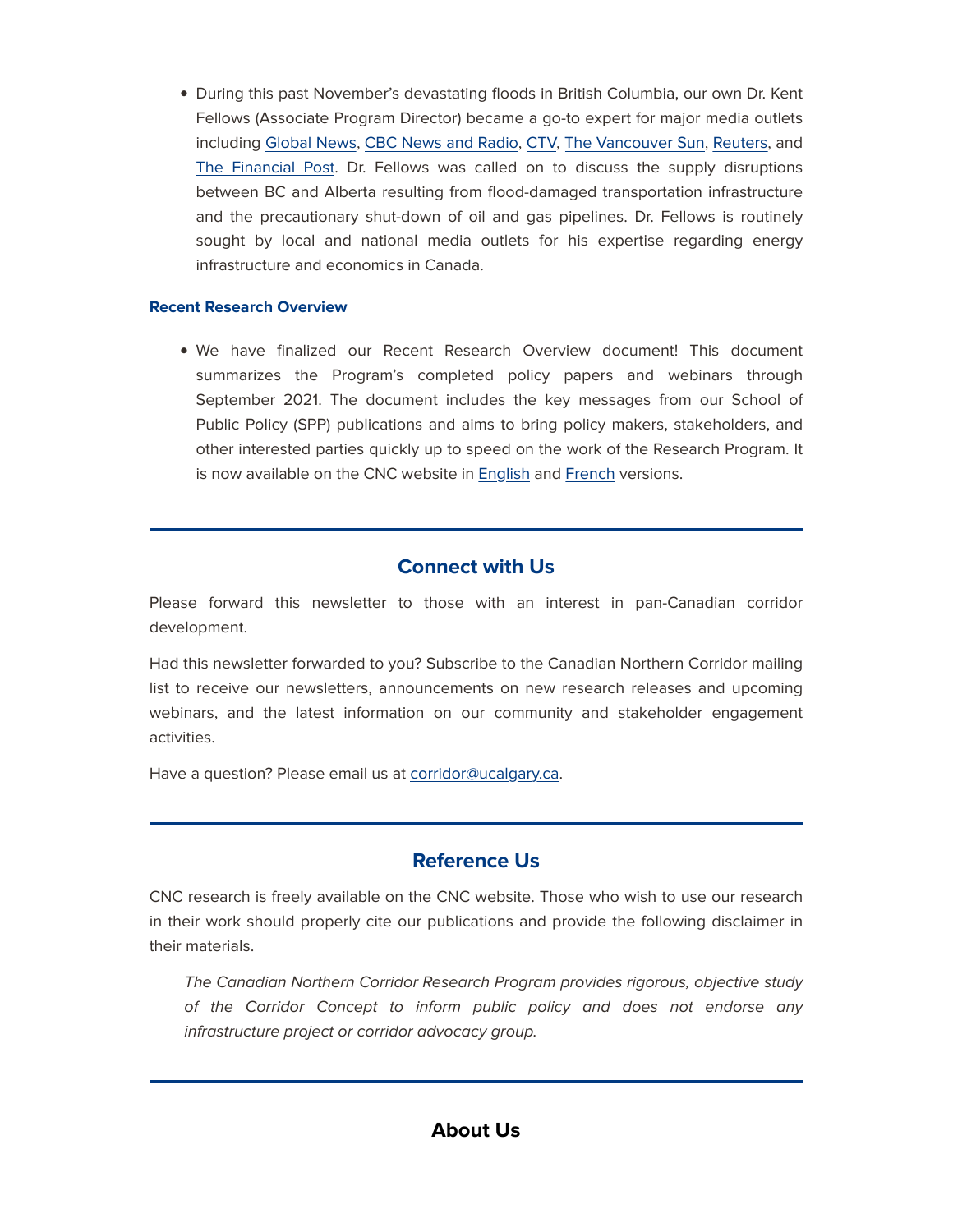At the Canadian Northern Corridor Research Program, we are investigating the feasibility, desirability, and acceptability of a connected series of infrastructure corridors throughout Canada. We are concerned with infrastructure that supports the movement of people, goods, services and information regionally and internationally.

We provide objective, independent research that is academically led and peer reviewed. Our research draws upon the expertise of academic researchers and subject matter experts across Canada.

The CNC Research Program is situated in the School of Public Policy at the University of Calgary. As a research institute, we focus on a multi-modal corridor concept and do not advocate for any particular type of infrastructure, industry or route.

The CNC Research Program gratefully acknowledges funding from the Government of Alberta, Prairies Economic Development Canada (formerly Western Economic Diversification), the Social Sciences and Humanities Research Council, the School of Public Policy and the University of Calgary.

# Édition Hiver 2022

Cet hiver, l'équipe de recherche sur le corridor nordique canadien (CNC) entame son programme d'engagement auprès des parties prenantes avec des tables rondes et des événements d'engagement communautaire virtuels et en personne, qui auront lieu au cours des six prochains mois. Parallèlement, nous continuons d'élargir la base de connaissances du programme en recrutant des experts de partout au pays afin de mener à bien des études approfondies sur les principaux enjeux liés au corridor nordique canadien.

## La Recherche

Depuis le dernier bulletin, nous avons publié quatre nouveaux articles de recherche portant sur le transport maritime, les minéraux critiques, les questions constitutionnelles ainsi que sur la compatibilité potentielle avec les projets d'infrastructure déjà en place ou prévus. Nous mettons aussi à jour nos documents afin de faciliter l'accessibilité de nos résultats, qui sont disponibles en anglais et en français.

## [Extraction de minéraux critiques au Canada](https://em.ucalgary.ca/ol/h09VcsPGdlhd6BYgutO1DPC0z3iYKMv76fEwRKa-hJ9pgQVuYOPLdQyi0IMGSsB0aPqZCAZNQ9ZlyQgFSqaGct0QvPBUDxy3VTLzme_dboFCdK1TycJg86-kynlLqdzEh1XIVB5XESY6MVXEL7wogT7sA4UuAlHXrC-QbdNlmTAcl7xZkNTt/jEhXdMXHL1lNoVdlsbPWNb760SXPdpGroq9-Afjp3oE92AdpYqHMN0_7jd1FU4ciaeafBRFfQcAzkUMJSK-7X9ISt9xTDVOzSy_tlaLOep9LPIR80Mhi5uWRymULrs7MgljKVkIFVE54aw3ARIsZnBHSab0XVlPS1U_gFKYCuwtQqbkMg5ikaKm-7VKy80Hr4jKfEXhNz5WkyW6EFqp5qPwAs1cw70cAV8LvtAD18Y0sgBxj5ftumFFE-OVfF-NY9jSMdXyx99vXY8kjdpaiyPDlu60TTSch2cgKKknfJGKWPY3KcyVI8AO1pTMXBgI,)

#### Alaz Munzur | Décembre 2021

Cet article sur les tendances politiques donne un bref aperçu du rôle de l'extraction minière des minéraux critiques dans le développement de technologies propres et l'accélération de la transition vers une énergie propre au Canada. Il aborde également le rôle potentiel du Canada en tant qu'important fournisseur de minéraux de terre rare sur le marché mondial.

**[Projets d'infrastructures existants et à venir : compa](https://em.ucalgary.ca/ol/h09SeMfJdlhd6BYgutO1DPC0z3iYKMv76fEwRKa-hJ9pgQVuYOPLdQyi0IMGSsB0aPqZCAZNQ9ZlyQgFSqaGct0QvPBUDxy3VTLzme_dboFCdK1TycJg86-kynlLqdzEh1XIVB5XESY6MVXEL7wogT7sA4UuAlHWqiKQZtJlmTAcl7xZkNTt/jElRecXMLllNoVdlsbPWNb760SXPdpGroq9-Afjp3oE92AdpYqHMN0_7jd1FU4ciaeafBRFfQcAzkkMIS6-7X9IXxdxTDVOzSy_tlaLOep9LPIRh08tk_Ly2500QpMeXgBGeR18KRi5hbxKifbAr2RDTCYgPalqqznKRYKgXvQkppJonjr6vdea-9Ga6_1Ln_jOLGV969eSy2nfoM7pYo80yrHIP6VwwaefhxR_l2-sQmxUK_MVN1Qx47-k_C8dxzSSjbjLE4aSgHfs6bZmT3dbRrKU7eBlnsacXbTycDQqUAYehXBB2oxmLrzQoCAhoCQdj)�bilité poten�elle avec le corridor nordique [canadien](https://em.ucalgary.ca/ol/h09SeMfJdlhd6BYgutO1DPC0z3iYKMv76fEwRKa-hJ9pgQVuYOPLdQyi0IMGSsB0aPqZCAZNQ9ZlyQgFSqaGct0QvPBUDxy3VTLzme_dboFCdK1TycJg86-kynlLqdzEh1XIVB5XESY6MVXEL7wogT7sA4UuAlHWqiKQZtJlmTAcl7xZkNTt/jElRecXMLllNoVdlsbPWNb760SXPdpGroq9-Afjp3oE92AdpYqHMN0_7jd1FU4ciaeafBRFfQcAzkkMIS6-7X9IXxdxTDVOzSy_tlaLOep9LPIRh08tk_Ly2500QpMeXgBGeR18KRi5hbxKifbAr2RDTCYgPalqqznKRYKgXvQkppJonjr6vdea-9Ga6_1Ln_jOLGV969eSy2nfoM7pYo80yrHIP6VwwaefhxR_l2-sQmxUK_MVN1Qx47-k_C8dxzSSjbjLE4aSgHfs6bZmT3dbRrKU7eBlnsacXbTycDQqUAYehXBB2oxmLrzQoCAhoCQdj)**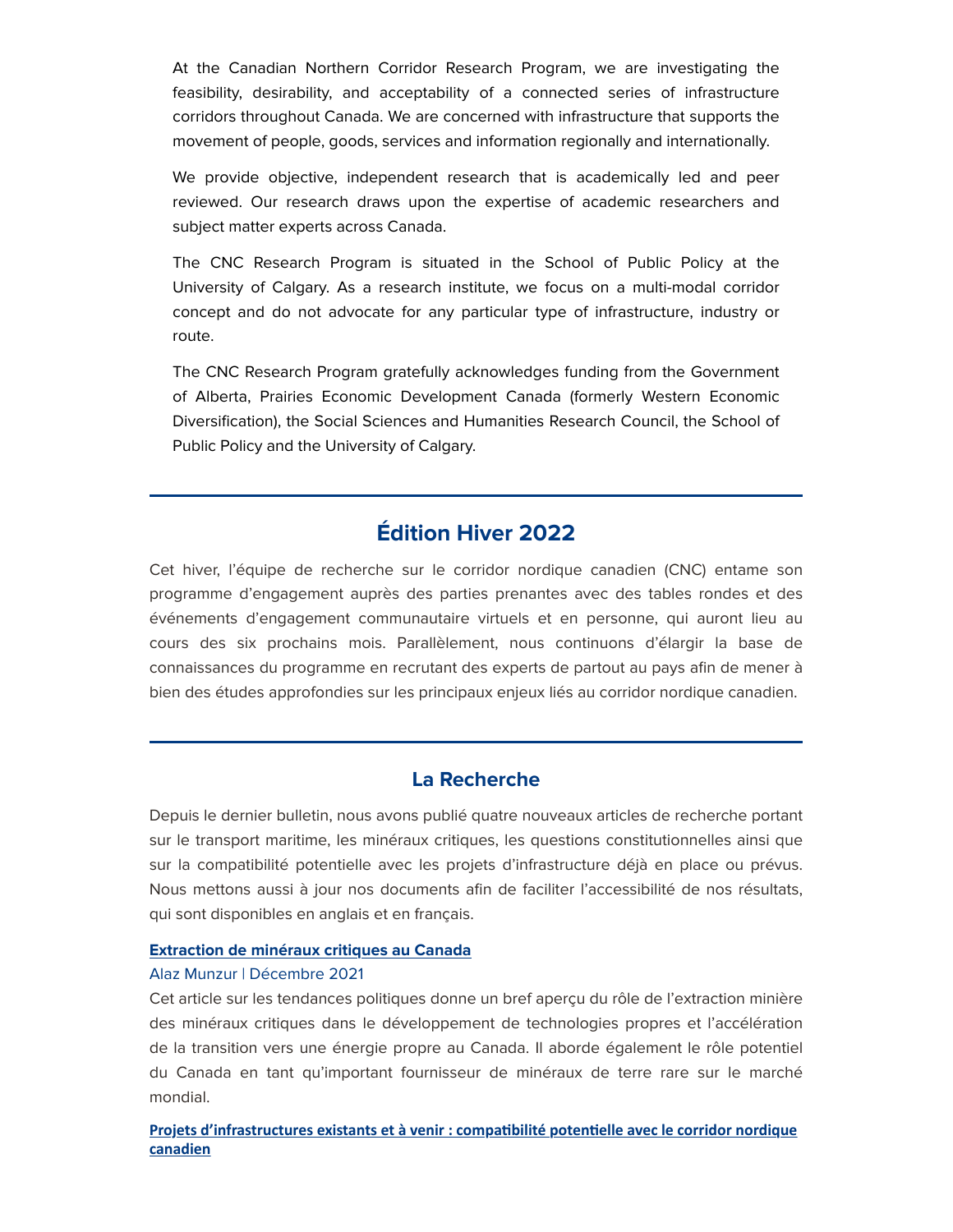#### Alaz Munzur | Janvier 2022 | Webinaire à venir

Il est long, coûteux et complexe de développer un projet ambitieux comme le corridor nordique canadien. Une planification rigoureuse demande de bien identifier les besoins actuels et à venir en matière d'infrastructure. Le corridor nordique canadien relierait les côtes atlantique, pacifique et arctique du Canada, ainsi que la baie d'Hudson, au moyen d'un corridor d'infrastructure linéaire. Mais pour assurer la compatibilité d'un projet aussi complexe avec les projets existants, il faut mener d'importantes évaluations. Cet article explique comment la compatibilité avec un corridor potentiel peut être déterminée et comment les décideurs peuvent en évaluer les impacts potentiels de manière approfondie et appropriée.

## **Transport maritime dans l'Arcti[que canadien : enjeux, possibilités et dé](https://em.ucalgary.ca/ol/h09Sd8fLdlhd6BYgutO1DPC0z3iYKMv76fEwRKa-hJ9pgQVuYOPLdQyi0IMGSsB0aPqZCAZNQ9ZlyQgFSqaGct0QvPBUDxy3VTLzme_dboFCdK1TycJg86-kynlLqdzEh1XIVB5XESY6MVXEL7wogT7sA4UuAlHXoy-SZdVlmTAcl7xZkNTt/jEhYdMfPKVlNoVdlsbPWNb760SXPdpGroq9-Afjp3oE92AdpYqHMN0_7jd1FU4ciaeafBRFfQcAzkkMISK-7X9IYxdhcGUi8XXbLkqDUfJ1BY6ByyMhu8ZeJ2XMWr8-QlxLcDUlRTXp4WxKSYuINsAT_HKV6cjeOqi7uAaYCvQkvpuUo0pr-d7yh4Xm21FbA6RiAM0BYzfGwvmOfPqFwqMQylEAo_kQhasbcwSyQ944WmC8Sz7RnmgV6u9d8OeRfyiOfeSHIvN3rG8dCY_iGs_KqruouPyQVspN8NkqADlW-Nq-qfnB79iqNhgwLNxRZHw,,)fis** Frédéric Lasserre | Février 2022 | [Webinaire](https://em.ucalgary.ca/ol/h09UccfPdlhd6BYgutO1DPC0z3iYKMv76fEwRKa-hJ9pgQVuYOPLdQyi0IMGSsB0aPqZCAZNQ9ZlyQgFSqaGct0QvPBUDxy3VTLzme_dboFCdK1TycJg86-kynlLqdzEh1XIVB5XESY6MVXEL7wogT7sA4UuAlLTry6ZZ95lmTAcl7xZkNTt/j0xUdczNIllNoVdlsbPWO6b4iyCOeJ3ngZUpJcPc_vwKihAhf-fbB1Xgg458KKsqSdzHLDYZQ8VO9C15O8GyX9hs_v0IAU6nQjHpobPcaqBAdqVW9fFKq5eG6lgfmc6xuV3AH1sJV1dGRh_KXI0TtTTOCsgzSBqSt1DPLKoUthgeorgvjsC4KZyY2j6U1lSe_iKJZGtf3dfJp3jtK5dnovIzuBMu72knbdnF5Rrw-w,,)

La navigation dans l'Arctique canadien est principalement motivée par la pêche, les activités minières et l'approvisionnement des communautés. Avec l'accélération de la fonte des glaces, la saison de navigation s'est allongée et nous constatons une tendance à l'augmentation du trafic dans les eaux arctiques canadiennes. Cet article traite de certaines tendances qui façonnent l'industrie du transport maritime dans l'Arctique canadien et de ce que ces changements veulent dire pour un éventuel corridor nordique canadien. Dans quelle mesure l'expansion du transport maritime dans l'Arctique canadien pourrait-elle bénéficier d'un tel corridor, et quelles sont les tendances économiques du point de vue commercial? Compte tenu des conditions éloignées et extrêmes, quels sont les scénarios les plus réalistes pour les moteurs économiques, industriels et autres du développement maritime dans le Nord canadien?

#### Publications de recherche à venir:

- Le marché mondial des minéraux de terre rare
- Réduction des coûts de transaction pour les projets de corridor d'infrastructure au Canada [\(Inscription](https://em.ucalgary.ca/ol/h09UcMTHdlhd6BYgutO1DPC0z3iYKMv76fEwRKa-hJ9pgQVuYOPLdQyi0IMGSsB0aPqZCAZNQ9ZlyQgFSqaGct0QvPBUDxy3VTLzme_dboFCdK1TycJg86-kynlLqdzEh1XIVB5XESY6MVXEL7wogT7sA4UuAlHVoiKRY9FlmTAcl7xZkNTt/jEpZecTJLVlNoVdlsbPWNb760SXPdpGroq9-Afjp3oE92Ad7ZOnBLFKgmtZVCZE7a-7TFRARHYNgwxhRFe7Yf49T7uYQBE__UTX5kqDJe59bcqBmzsQs_Ke3ymkBpc_Pgk7DA0oNVGIhbQjQar4uhTnmf88uVBe47nTKaKoXpTAksOQp4pv7KJyA2lKB1GPltBmKPAR369SB4EqdHp9vttkGrmQN2HtyQsPE2y_00Y8OqCot4etgqzZN76tHEvpZ6TqzBjT0_Zq1ZOZ3b4KYoPTVudZxPQ1jpKkPNlryOQOhGI3IQwBI50HBsmQfPzZXAwJdW-UpqxGVhEhcWNw3))
- Aperçu et évaluation des principales questions constitutionnelles relatives au corridor nordique canadien [\(Webinaire\)](https://em.ucalgary.ca/ol/h09UdMfJdlhd6BYgutO1DPC0z3iYKMv76fEwRKa-hJ9pgQVuYOPLdQyi0IMGSsB0aPqZCAZNQ9ZlyQgFSqaGct0QvPBUDxy3VTLzme_dboFCdK1TycJg86-kynlLqdzEh1XIVB5XESY6MVXEL7wogT7sA4UuAlLTrCKSYtBlmTAcl7xZkNTt/j0xXecfILFlNoVdlsbPWO6b4iyCOeJ3nmIpHIs3Q_8MK8Vshf-fbB1Xgg458KKsqSdzHLDYZQ8VO9C15O8GyX9hs_v0IAU6nQjHpobPcaqBAdqVW9fFKq5eG6lgfmc6xuV3AH1sJV1dGRh_KXI0TtTTOCsgzSBqSt1DPLKoUthgeorgvjsC4KZyY2j6U1lSe_iKJZGtf3dfJp3jtK5dnovIzuBMu72knbdnF5Rrw-w,,)
- Aperçu et évaluation des principaux défis en matière d'ingénierie dans le Nord et le Moyen-Nord canadien.

## Engagement des Communauté et des Parties Prenantes

Compte tenu des directives de santé publique actuelles, nous lancerons le programme d'engagement communautaire à la mi-février au moyen d'événements virtuels dans cinq communautés de la Colombie-Britannique, de l'Alberta et de l'Ontario. Ces événements pourront être complétés par des entretiens informels en petits groupes ou des groupes de discussion afin de maximiser le nombre de participants des communautés. La plateforme d'engagement communautaire en ligne, hébergée par Bang the Table, sera lancée avant chaque rencontre afin de soutenir des activités d'engagement accessibles et interactives dans chacune des communautés participantes. Bang the Table est, pour nous, un autre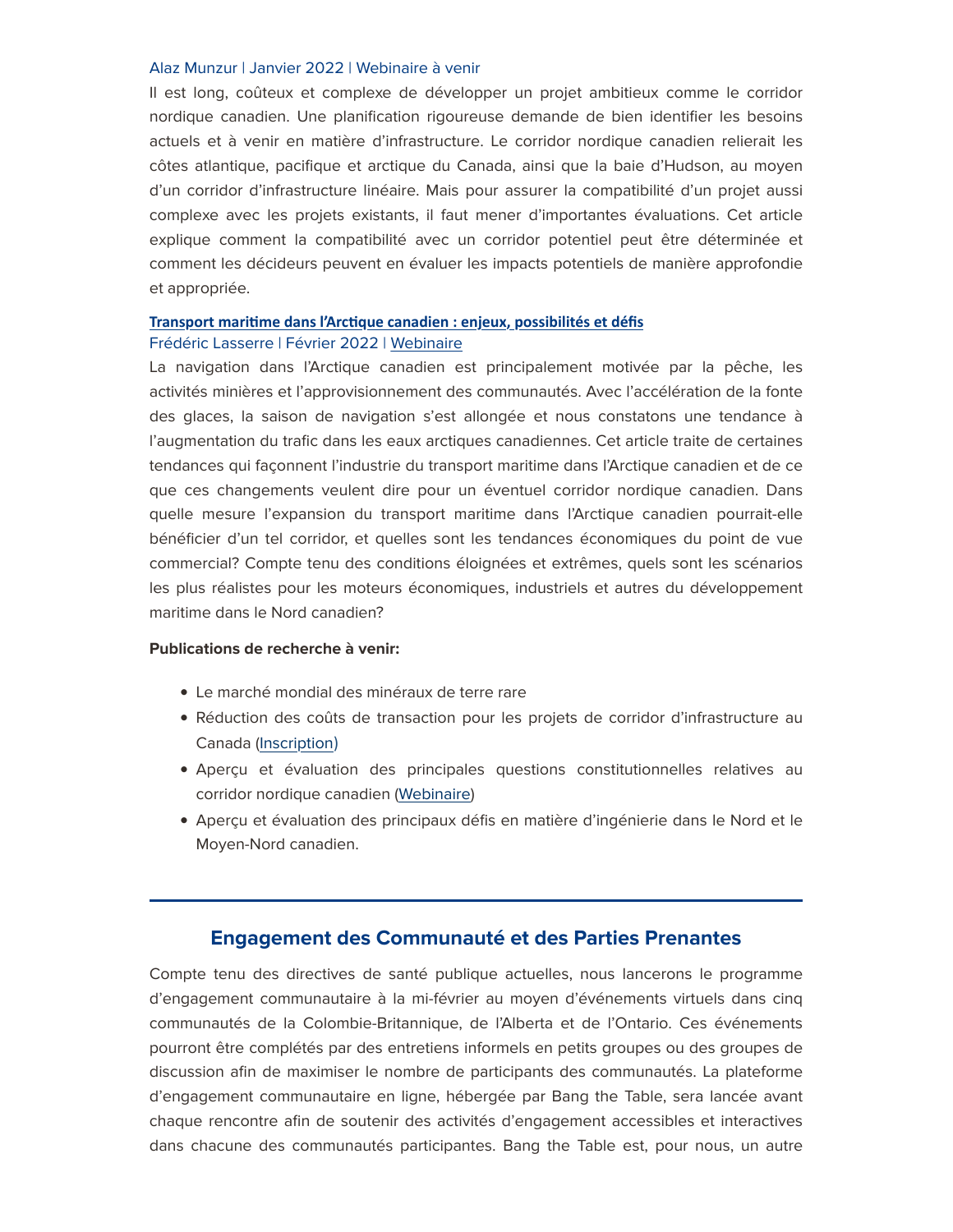outil qui permet de favoriser la participation et de doter les communautés de mécanismes servant à contribuer au processus de recherche. Nous espérons commencer les activités d'engagement communautaire en personne dès le mois d'avril.

La série de tables rondes auprès des intervenants a débuté le 25 janvier par une discussion qui réunissait des représentants des gouvernements municipaux de la Colombie-Britannique, de l'Alberta, de la Saskatchewan et du Manitoba. Les représentant des gouvernements provinciaux de l'Est du Canada auront leur mot à dire le 22 février. Voir ci-dessous le calendrier des événements jusqu'à la fin mars 2022; le calendrier complet est disponible [sur la page Web pour l'engagement](https://em.ucalgary.ca/ol/h09VeczJdlhd6BYgutO1DPC0z3iYKMv76fEwRKa-hJ9pgQVuYOPLdQyi0IMGSsB0aPqZCAZNQ9ZlyQgFSqaGct0QvPBUDxy3VTLzme_dboFCdK1TycJg86-kynlLqdzEh1XIVB5XESY6MVXEL7wogT7sA4UuAlLfriuUYtBlmTAcl7xZkNTt/j0BVcMHILFlNoVdlsbPWNb760TbBdJmssr1zCvj0wMY61lowce2ALEnqxcFUD5czd-qWTBICHJdzwQEXH-6SfYdF9_BTHw7tVTDrv7XVZNBjRY1r8PQ40pysiDUqnvyjs33rKhciRHk5bgmIc7U2pS_hNb0tWBKi00vqYbgArhAStq43_ZOna6ez7FWK112R2Qe9BVhU3pmL_UWpQbJkgvo2lXEyz1UNJbLltxrr4_ERijZj5_tw3SZNz-ogbe05xx2EZwHR493ySNFvUoyBls3FhQ,,) du programme de recherche sur le CNC

## *Par�ciper aux tables rondes auprès des par�es prenantes*

- Travaillez-vous dans l'un des secteurs suivants?
	- Gouvernement municipal, provincial, territorial ou société d'État
	- Gouvernement autochtone
	- Ressources naturelles, énergie, commerce ou agriculture
	- Télécommunications
	- Transport ou infrastructure
	- Tourisme
	- ONG à vocation sociale ou environnementale
	- Finances et groupes de financement autochtones
- Êtes-vous en mesure de représenter votre organisation, secteur ou groupe d'intérêt et avez-vous l'autorité de parler en son nom?

Si vous avez répondu « oui » à ces deux questions que vous êtes intéressé à représenter votre organisation, secteur ou groupe d'intérêt à l'une des tables rondes, veuillez communiquer avec nous à [corridor@ucalgary.ca.](https://em.ucalgary.ca/ol/h09Ud8zIdlhd6BYgutO1DPC0z3iYKMv76fEwRKa-hJ9pgQVuYOPLdQyi0IMGSsB0aPqZCAZNQ9ZlyQgFSqaGct0QvPBUDxy3VTLzme_dboFCdK1TycJg86-kynlLqdzEh1XIVB5XESY6MVXEL7wogT7sA4UuAlLToiOZY9JlmTAcl7xZkNTt/j0xZeMzJLlxYvEti5KaaLbv_ljHPaLi9uL1xDvb0y4E92BdzefjwLE7k1f5lJYoeULCzNQtARr9V4S15O8e2JKxE8qBXBFSoUi3ekqffQoNJYJFa7Oo1wIuX4Ho2ue6pk1DaHUgZZltOfVGoW4wRjRTdaIA0RhbK0XXYGLAJrD4vgJZchIH_Up-VtkeD5RzU-zLeDnNE8pPWzg2bApRTvuUG7Usj0VE2RNPwzAL-)

# Calendrier des tables rondes au près des parties prenantes : janvier-mars 2022 (sujet à changement)

- Gouvernements provinciaux (Est du Canada) : 22 février, 9 h 11 h HNR
- Gouvernements municipaux (Est du Canada) : 8 mars, 9 h 11 h HNR
- Gouvernements municipaux et autochtones (Nord Canadien): 15 mars, 10 h 12 h HNR
- ONG à vocation environnementale (national) : 22 mars, heure à déterminer
- ONG à vocation sociale (national) : 29 mars, heure à déterminer

# Partage des Connaissances

## **Médias**

• Le compte Twitter officiel du corridor nordique canadien est maintenant lancé! Consultez notre flux pour les mises à jour sur le programme, les nouvelles publications, les événements à venir, les informations sur les activités d'engagement et les actualités provenant de diverses sources. Suivez le programme de recherche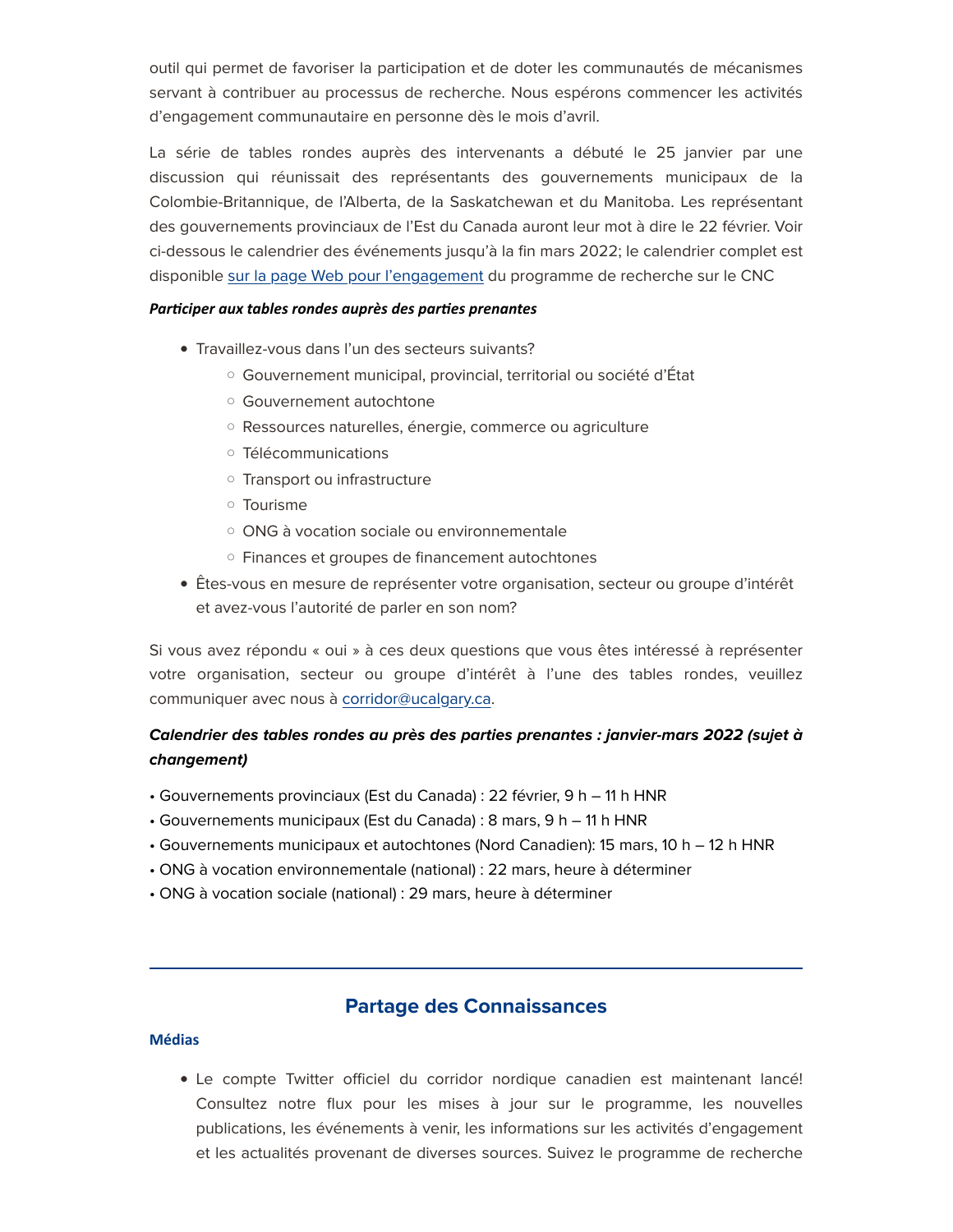sur le corridor nordique canadien à @CNC\_UofCPolicy.

• Lors des inondations dévastatrices de novembre dernier en Colombie-Britannique, notre Kent Fellows (directeur de programme associé) est devenu un expert incontournable pour les principaux médias, notamment [Global News,](https://em.ucalgary.ca/ol/h09VcMPNdlhd6BYgutO1DPC0z3iYKMv76fEwRKa-hJ9pgQVuYOPLdQyi0IMGSsB0aPqZCAZNQ9ZlyQgFSqaGct0QvPBUDxy3VTLzme_dboFCdK1TycJg86-kynlLqdzEh1XIVB5XESY6MVXEL7wogT7sA4UuAlLeriqRbddlmTAcl7xZkNTt/j0FVccTHK1lNoVdlsbPWJaXinTTMdJ2_qPJ-CLjo19gtlhAtKryeaBmgitAcGp49au2XDwVdFZ9uxEFfG_PYb4hP6OFcDEShFSjqkLHWdsBNebV60o4-8qOx53QKoYCvpmXUJXpXbUVlNFOyXZ4BpRzAE8gPWwvS8HTUL401vToOgJAK0YOOVIOfr0yDx3zc3ya9H1Bx8tWc_XqWLoA9ruUyjkgN0gg2avnjrh7J25ESgxYt0ulc1U58otNeAYRcwwPRTDPktLXadv48D5Hjt-z_hdgbaEw9jLwva1fiL3SENg,,) [CBC \(service](https://em.ucalgary.ca/ol/h09Sd8bMdlhd6BYgutO1DPC0z3iYKMv76fEwRKa-hJ9pgQVuYOPLdQyi0IMGSsB0aPqZCAZNQ9ZlyQgFSqaGct0QvPBUDxy3VTLzme_dboFCdK1TycJg86-kynlLqdzEh1XIVB5XESY6MVXEL7wogT7sA4UuAlHXriuQYN9lmTAcl7xZkNTt/jEhVcMXKI1lNoVdlsbPWNb760TbCedaruvNzDOD1ncw_10l6c6PMOU3oicFIU5B_ZqSYDQ0fF5lvx0FcE_OUb5RF6LhOHlGiVCKyg6nbZoMDcLhx2dN1_uX0ljZX_4_RywmTBEQaf2Vjb1uwXYY4qAi-HaQqD1aozlrgFKYEv3AkgbVR3J2-Z7mi2mGm8GnI6ySrHWFWsP642GSmP4pZsNYNqVUj_3YMX_mh1gf087UMk34r4vViwDdh79FFCvl-xxaiBnbwsKDUbqVaYaXqgvX17McLVghlxqF_XGDcEH6BCNiSfhtw4Sq_kBoPCA,,) [des nouvelles et radio\),](https://em.ucalgary.ca/ol/h09Sd8bMdlhd6BYgutO1DPC0z3iYKMv76fEwRKa-hJ9pgQVuYOPLdQyi0IMGSsB0aPqZCAZNQ9ZlyQgFSqaGct0QvPBUDxy3VTLzme_dboFCdK1TycJg86-kynlLqdzEh1XIVB5XESY6MVXEL7wogT7sA4UuAlHXriuQYN9lmTAcl7xZkNTt/jEhVcMXKI1lNoVdlsbPWNb760TbCedaruvNzDOD1ncw_10l6c6PMOU3oicFIU5B_ZqSYDQ0fF5lvx0FcE_OUb5RF6LhOHlGiVCKyg6nbZoMDcLhx2dN1_uX0ljZX_4_RywmTBEQaf2Vjb1uwXYY4qAi-HaQqD1aozlrgFKYEv3AkgbVR3J2-Z7mi2mGm8GnI6ySrHWFWsP642GSmP4pZsNYNqVUj_3YMX_mh1gf087UMk34r4vViwDdh79FFCvl-xxaiBnbwsKDUbqVaYaXqgvX17McLVghlxqF_XGDcEH6BCNiSfhtw4Sq_kBoPCA,,) [CTV,](https://em.ucalgary.ca/ol/h09VdcDHdlhd6BYgutO1DPC0z3iYKMv76fEwRKa-hJ9pgQVuYOPLdQyi0IMGSsB0aPqZCAZNQ9ZlyQgFSqaGct0QvPBUDxy3VTLzme_dboFCdK1TycJg86-kynlLqdzEh1XIVB5XESY6MVXEL7wogT7sA4UuAlLRri-VYdJlmTAcl7xZkNTt/j05VdMDLLllNoVdlsbPWJ63gkDvUdZbmuKhrB_LxwYE92Adoe-jKNx7shNpBNZZvN7rMVVJJRNZsyxhnDu-eIa10w-1xPhifbDKv1Y7uTqxvUJNQhO1l9_2v13UfoMujgFrJJEEJUVRFVC3JVpwSvCfUI6MIXg-R7nzWE60BhX89t44137uRJaOj4mbt3krfwQKkBEda4erDuE_oI7VL1uMirxk2_1d2R8LP9WeK5u0CpysC0N5w3xZoz_1iGfpuzySw) [The Vancouver Sun,](https://em.ucalgary.ca/ol/h09VecbGdlhd6BYgutO1DPC0z3iYKMv76fEwRKa-hJ9pgQVuYOPLdQyi0IMGSsB0aPqZCAZNQ9ZlyQgFSqaGct0QvPBUDxy3VTLzme_dboFCdK1TycJg86-kynlLqdzEh1XIVB5XESY6MVXEL7wogT7sA4UuAlHUoy6SYNJlmTAcl7xZkNTt/jEtYdcfKLllNoVdlsbPWNKjjnDrVbJ26qKlzR_Tp34A8zFt3fOncKw79jdVYEpcgfKSKCQMEXoN00BxUE-WGMYVT7vxQClW3XHbwjqSXe4VHY7A-08cs86ey3XJIp9yLnFDNB0tDR3B_KRSIZ6xtiyjzfZ8lEgCV73_EeIgqkHcFjqk7wp2gIJ6AwmuMwB3r2DzeYX5JxeC6y3ufVLVuk4ILsFQ-4kYHb-bzzjvA05kMmQ1vys9FtQZc5c9ZIcV-9BSeeA7B_djNfdtfS5yIyPLlpehkRBAuprIES3j2LHDrXZnMVg5QvCevhm0qJjw-HBJjH71jtkGis3ZjUtkJFCqzoSgz_Vwn-p9g) [Reuters](https://em.ucalgary.ca/ol/h09VdcfGdlhd6BYgutO1DPC0z3iYKMv76fEwRKa-hJ9pgQVuYOPLdQyi0IMGSsB0aPqZCAZNQ9ZlyQgFSqaGct0QvPBUDxy3VTLzme_dboFCdK1TycJg86-kynlLqdzEh1XIVB5XESY6MVXEL7wogT7sA4UuAlHTriORYNJlmTAcl7xZkNTt/jExVeMTKLllNoVdlsbPWNb760SfFb4ytqa8zCvjrndgxy0R6Pe3CPVPmi9JCU4I7deySCAwVXpZo0gFLV_OWboFN-PlYRlO3Sy_wkqSXfIhcZ71w2Yxg-bygyi0HuNSWm0_EREwBTGRhZg-cJLksizLjI90kXhDK6mnINoIw0XpY1-xJh8PmLOT7pH6r4XvS4z7TGWVE_O2us3GIBck_tOMgnmAFz3N-UeT-tj_I16Yvvwcp8-lagxt-09VCC51XwyGxRBfw16T5Q_56RaKUusDr68gbXC8-or92a3nIPBaYAZO1TghB5zSJvW1qIm9BChEXPcw-ygKSuitgVdIYFG2QyQ4tyVYE568L1I7BsD-oW37FCBk,) et [The Financial Post.](https://em.ucalgary.ca/ol/h09SecTLdlhd6BYgutO1DPC0z3iYKMv76fEwRKa-hJ9pgQVuYOPLdQyi0IMGSsB0aPqZCAZNQ9ZlyQgFSqaGct0QvPBUDxy3VTLzme_dboFCdK1TycJg86-kynlLqdzEh1XIVB5XESY6MVXEL7wogT7sA4UuAlHSriuSZd9lmTAcl7xZkNTt/jE1VcMfPI1lNoVdlsbPWJKDjnjvDc5mkq7NuHbnl3cJx101pYaPKO07hh95IU5B_ZqSYDQ0fF5lvx0FbFfWZeM1C_7heCk-zXDrszaLVfJlCeLFgyIxl9ruky3QAuJCDgRHPHFtDT3dqKRaSe6ttizuqJpEtXAyS7H7TeJQtnToElvAXw4K7car5-Huh_EqZ4T6aC0Vy75y23mWkIKwztuMI7xQL3HEHXMHRwG3rxrRwoyku7-ZhrA5p89F8J9hNySOiChvA1rfifPtdabS-hvb1q9sDTQdgvrcdSmf4EwOjGJONNAl_6D67vAUuFj5FfmJJXcACs12xnmsCZfwJFhqWoT9xiUtw8qZU56zKtn2bb0HrLxnNpz-c8g,,) M. Fellows a été invité à commenter les perturbations en matière d'approvisionnement entre la Colombie-Britannique et l'Alberta. Ces perturbations résultaient des dommages causés par les inondations aux infrastructures de transport, mais aussi de la fermeture préventive des oléoducs et des gazoducs. M. Fellows est régulièrement approché par les médias locaux et nationaux pour son expertise en matière d'infrastructure énergétique et d'économie au Canada.

## Aperçu des recherches récentes

• Nous avons finalisé le document Aperçu des recherches récentes, qui résume les documents d'orientation et les webinaires achevés dans le cadre du programme jusqu'en septembre 2021. Cette publication de l'École de politique publique, qui comprend les messages clés, vise à informer rapidement les décideurs, les partenaires et les autres parties intéressées sur le travail du programme de recherche. Il est désormais disponible sur le site Web du CNC en [anglais](https://em.ucalgary.ca/ol/h09VdcDLdlhd6BYgutO1DPC0z3iYKMv76fEwRKa-hJ9pgQVuYOPLdQyi0IMGSsB0aPqZCAZNQ9ZlyQgFSqaGct0QvPBUDxy3VTLzme_dboFCdK1TycJg86-kynlLqdzEh1XIVB5XESY6MVXEL7wogT7sA4UuAlLQqi6TYd5lmTAcl7xZkNTt/j09RdcbLIllNoVdlsbPWNb760TbBdJmssr1zCvj0wMY61lowce2AOVL8jcdCU7ccWsqwIk8iIb8v0AheRe2eaL9U9f4AJnWLQBfK2YzuZt0bXoBS_eBA2Iv99GQN_9eNh0bGH24cRnRBagGMTJYQr2nYE6IbRTCUyVDAOZE3mz8ur58dgaeZToK90kn45VPf-XilOkhQ0-ur_Hu5J8E4iIMuk2Bp3HM2JfLh5GX94IUz-2sfpMt5gCVKxPsgKs5R4QOwbSLM07Y,) et en [français.](https://em.ucalgary.ca/ol/h09VccHOdlhd6BYgutO1DPC0z3iYKMv76fEwRKa-hJ9pgQVuYOPLdQyi0IMGSsB0aPqZCAZNQ9ZlyQgFSqaGct0QvPBUDxy3VTLzme_dboFCdK1TycJg86-kynlLqdzEh1XIVB5XESY6MVXEL7wogT7sA4UuAlLQqi6WYddlmTAcl7xZkNTt/j09RdcPLK1lNoVdlsbPWNb760TbBdJmssr1zCvj0wMY61lowce2AOVL8jcdCU7QAWsqwIk8iIb8v0AheRe2eaL9U9f4AJnWLQBfK2YzuZt0bXoBS_eBA2Iv99GQN_9eNh0bGH24cRnRBagGMTJYQr2nYE6IbRTCUyVDAOZE3mz8ur58dgaeZToK90kn45VPf-XilOkhQ0-ur_Hu5J8E4iIMuk2Bp3HM2JfLh5GX94IUz-2sfpMt5gCVKxPsgKs5R4QOwbSLM07Y,)

# Pour Nous Joindre

Veuillez transmettre cette infolettre à toute personne intéressée par le développement des corridors pancanadiens.

Vous souhaitez recevoir nos infolettres? Inscrivez-vous à la liste de diffusion du corridor nordique canadien pour recevoir nos infolettres, nos annonces sur les publications de recherche et sur les webinaires ainsi que de l'information sur nos activités d'engagement auprès des communautés et des parties prenantes.

Vous avez une question? Écrivez-nous à [corridor@ucalgary.ca](https://em.ucalgary.ca/ol/h09XccPPdlhd6BYgutO1DPC0z3iYKMv76fEwRKa-hJ9pgQVuYOPLdQyi0IMGSsB0aPqZCAZNQ9ZlyQgFSqaGct0QvPBUDxy3VTLzme_dboFCdK1TycJg86-kynlLqdzEh1XIVB5XESY6MVXEL7wogT7sA4UuAlLToiOZYt9lmTAcl7xZkNTt/j0xZeMzII1xYvEti5KaaLbv_ljHPaLi9uL1xDvb0y4E92BdzefjwLE7k1f5lJYoeULCzNQtARr9V4S15O8e2JKxE8qBXBFSoUi3ekqffQoNJYJFa7Oo1wIuX4Ho2ue6pk1DaHUgZZltOfVGoW4wRjRTdaIA0RhbK0XXYGLAJrD4vgJZchIH_Up-VtkeD5RzU-zLeDnNE8pPWzg2bApRTvuUG7Usj0VE2RNPwzAL-)